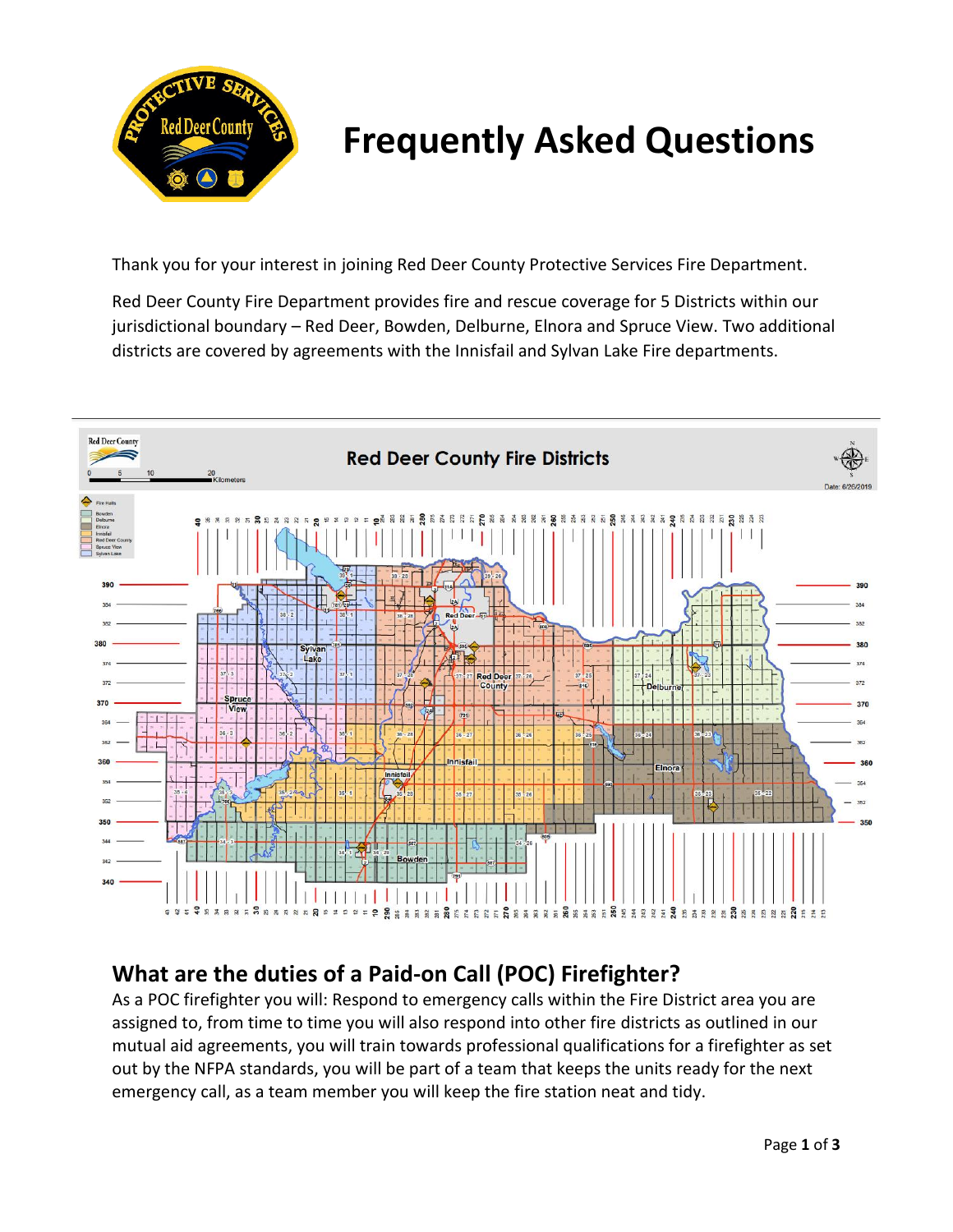# **What type of training is offered for the POC Firefighter?**

One of the first steps is following the standards of the NFPA 1001. Some of the items covered are: donning personal protective equipment (PPE)/self-contained breathing apparatus, ropes & knots, radio communications, Incident Command System, hydrant evolution, hose operations, and fire suppression. The training is an ongoing process, and you should be continually learning for as long as you are involved with the fire department.

#### **How can I submit my application?**

An online application is available on the Red Deer County website.

### **I have filled out my application, now what?**

*We thank all applicants for their interest; however, only those invited for an interview will be contacted.*

Successful applicants will be contacted to schedule a date for an in-person interview with the recruitment committee. Upon a successful interview, candidates will be required to obtain medical clearance from a physician, provide a clean Criminal Record Check with Vulnerable Sector, and a Driver Abstract with acceptable results.

Minimum requirements to join Red Deer County Protective Services Fire Department include:

- Be a resident of Red Deer County, living in either the Red Deer, Bowden, Delburne or Spruce View Fire District Areas" or a resident of the city of Red Deer in a location that you can respond promptly to the assigned fire station within the Red Deer Fire District Area
- Have obtained a minimum of grate 12 or equivalent
- Be a minimum of eighteen (18) years of age
- Hold a valid class 5 driver license
- Hold a valid Fire Aid/CPR C certificate
- Be able to meet the fire department's physical agility requirements
- Be able to obtain a medical examination certificate proving he/she is fit to participate in firefighting activities
- Be prepared to commit the necessary time and effort involved in being a POC firefighter.

Additional qualifications such as below may aid in your chances of being a successful applicant:

- Have an air brake endorsement certificate
- Have a Class 3 or better driver license
- Hold recognized certificates for firefighting courses
- Live and/or work in locations in which response times would be beneficial to the fire department